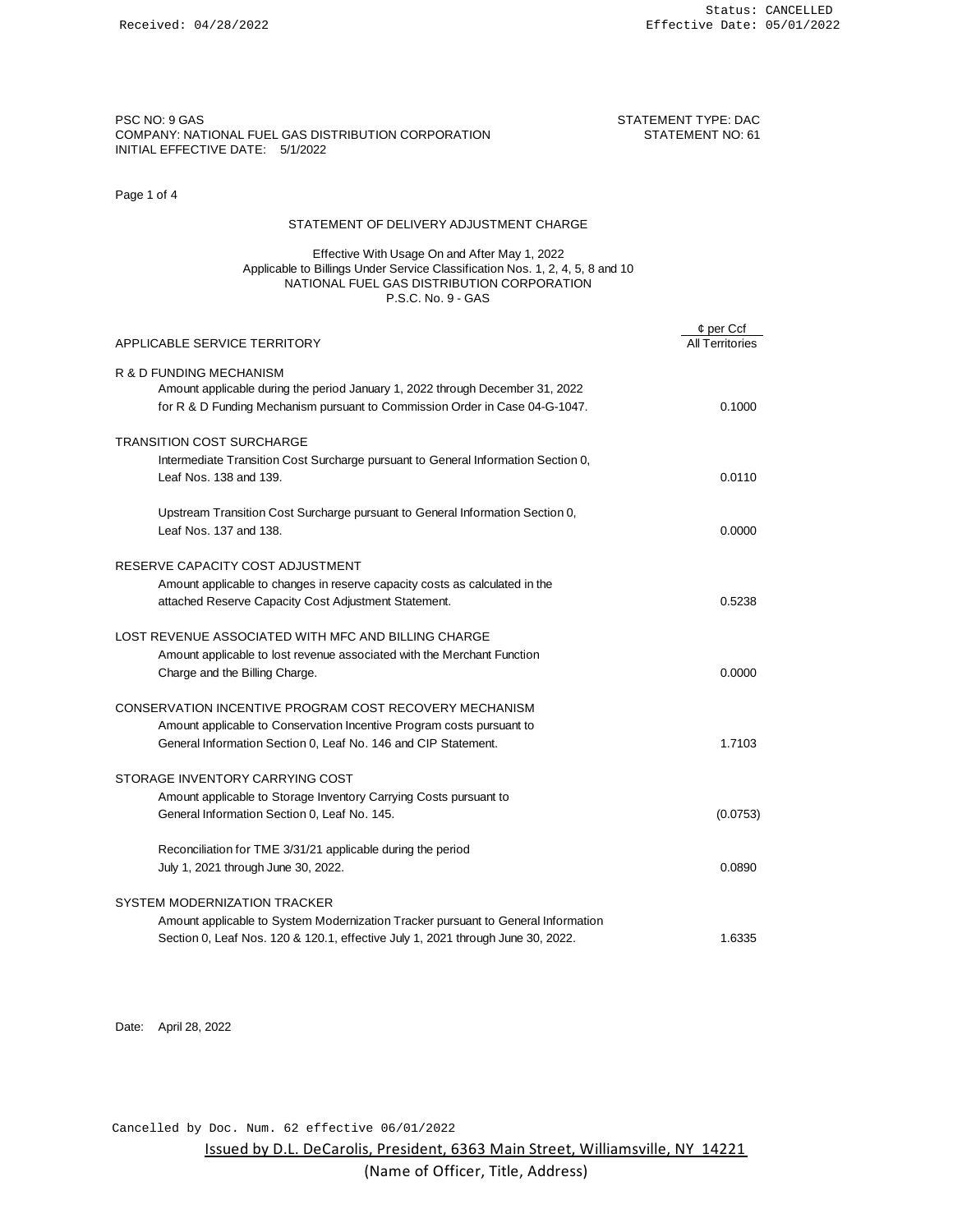Page 2 of 4

### STATEMENT OF DELIVERY ADJUSTMENT CHARGE

# Effective With Usage On and After May 1, 2022 Applicable to Billings Under Service Classification Nos. 1, 2, 4, 5, 8 and 10 NATIONAL FUEL GAS DISTRIBUTION CORPORATION P.S.C. No. 9 - GAS

|                                                                                                                                                                                                                                 | $\phi$ per Ccf         |
|---------------------------------------------------------------------------------------------------------------------------------------------------------------------------------------------------------------------------------|------------------------|
| APPLICABLE SERVICE TERRITORY                                                                                                                                                                                                    | <b>All Territories</b> |
| REVENUE DECOUPLING MECHANISM<br>Amount applicable to Revenue Decoupling Mechanism pursuant to<br>General Information Section 0, Leaf Nos. 146 & 147:                                                                            |                        |
| Reconciliation for TME 3/21 (Case 16-G-0257), applicable during the period<br>July 1, 2021 through June 30, 2022.                                                                                                               | 0.0700                 |
| 90/10 SYMMETRICAL SHARING MECHANISM<br>Amount applicable to 90/10 Symmetrical Sharing Mechanism pursuant to General<br>Information Section 0, Leaf Nos. 69 & 70.                                                                |                        |
| Reconciliation for TME 3/21 (Case 16-G-0257), applicable during the period<br>July 1, 2021 through June 30, 2022.                                                                                                               | 0.4090                 |
| TRANSCO/TGP RATE CASE REFUND RECONCILIATION<br>Amount applicable to the TGP Revenue Sharing refunds and Transco & TGP Rate Case<br>Refund Reconciliations pursuant to the Commission Order in Cases 13-G-0136<br>and 04-G-1047. | 0.0000                 |
| SYSTEM PERFORMANCE ADJUSTMENT MECHANISM (SPAM)<br>Amount applicable to SPAM pursuant to General Information Section 0,<br>Leaf No. 135 applicable January 1, 2022 through December 31, 2022.                                    | (0.0840)               |
| LOW INCOME SERVICE TRACKER<br>Amount applicable to Low Income Service Tracker pursuant to General Information<br>Section 0, Leaf No. 119 applicable July 1, 2021 through June 30, 2022.                                         | 0.3790                 |
| <b>REGULATORY TRACKING CHARGE - TCJA 2017</b><br>Amount applicable to the Regulatory Tracking Charge pursuant to General Information<br>Section 0, Leaf No. 150 applicable December 1, 2021 through November 30, 2022.          | (1.6639)               |
| TOTAL DELIVERY COST ADJUSTMENT<br>Commencing with the gas used on and after May 1, 2022<br>and thereafter until changed, the delivery cost adjustment will be                                                                   | 3.1024                 |
|                                                                                                                                                                                                                                 |                        |

Date: April 28, 2022

Cancelled by Doc. Num. 62 effective 06/01/2022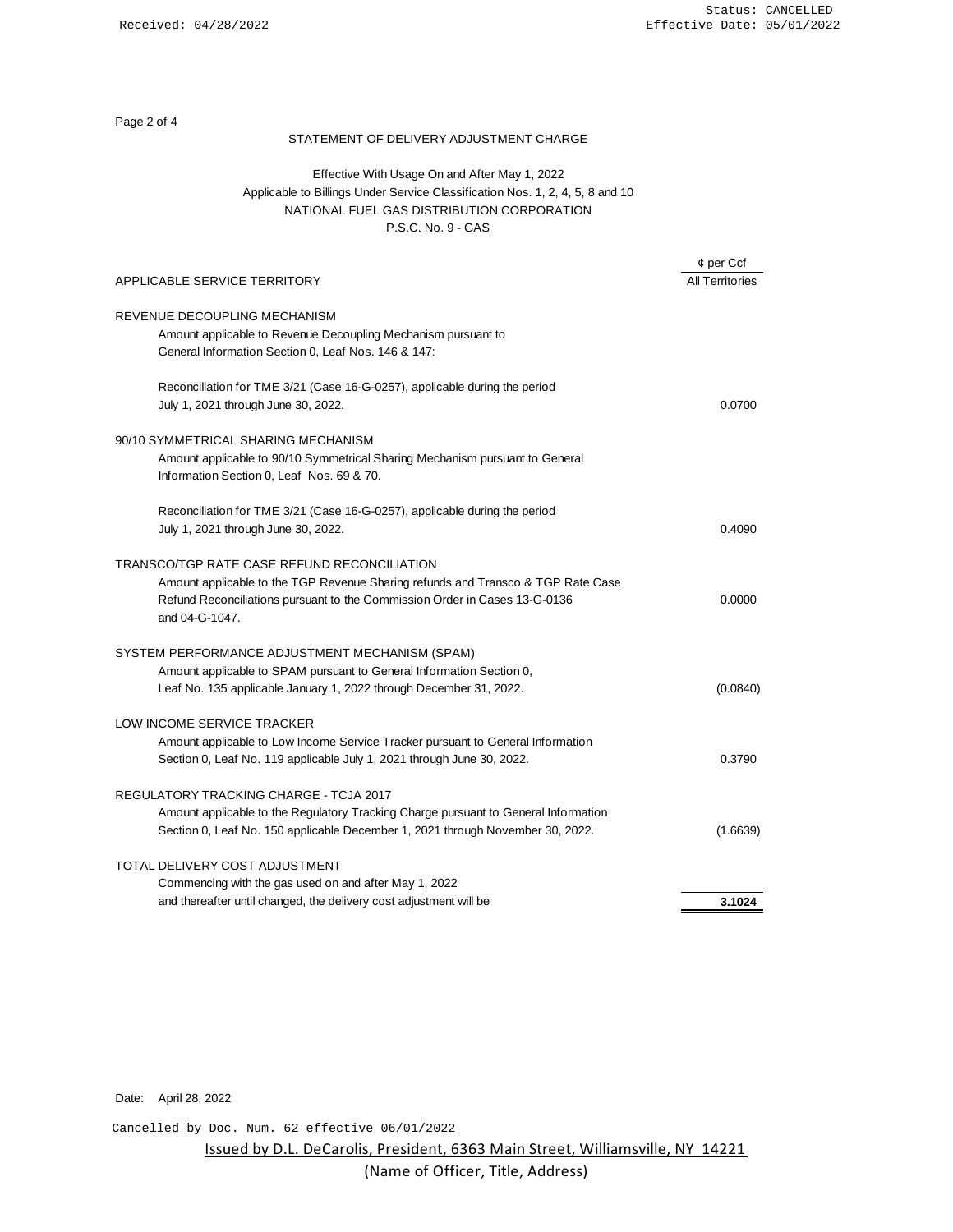¢ per Ccf

Page 3 of 4

## STATEMENT OF DELIVERY ADJUSTMENT CHARGE

# Applicable to Billings Under Service Classification Nos. 3, 4, 5, 7, 10 and 15 NATIONAL FUEL GAS DISTRIBUTION CORPORATION P.S.C. No. 9 - GAS Effective With Usage On and After May 1, 2022

| APPLICABLE SERVICE TERRITORY                                                                                                                                                                      | <b>All Territories</b> |
|---------------------------------------------------------------------------------------------------------------------------------------------------------------------------------------------------|------------------------|
| R & D FUNDING MECHANISM<br>Amount applicable during the period January 1, 2022 through December 31, 2022<br>for R & D Funding Mechanism pursuant to Commission Order in Case 04-G-1047.           | 0.1000                 |
| <b>TRANSITION COST SURCHARGE</b><br>Intermediate Transition Cost Surcharge pursuant to General Information Section 0,<br>Leaf Nos. 138 and 139.                                                   | 0.0110                 |
| Upstream Transition Cost Surcharge pursuant to General Information Section 0,<br>Leaf Nos. 137 and 138.                                                                                           | 0.0000                 |
| RESERVE CAPACITY COST ADJUSTMENT<br>Amount applicable to changes in reserve capacity costs as calculated in the<br>attached Reserve Capacity Cost Adjustment Statement.                           | 0.5238                 |
| LOST REVENUE ASSOCIATED WITH MFC AND BILLING CHARGE<br>Amount applicable to lost revenue associated with the Merchant Function<br>Charge and the Billing Charge.                                  | 0.0000                 |
| CONSERVATION INCENTIVE PROGRAM COST RECOVERY MECHANISM<br>Amount applicable to Conservation Incentive Program costs pursuant to<br>General Information Section 0, Leaf No. 146 and CIP Statement. | 0.2114                 |
| STORAGE INVENTORY CARRYING COST<br>Amount applicable to Storage Inventory Carrying Costs pursuant to<br>General Information Section 0, Leaf No. 145.                                              | (0.0753)               |
| Reconciliation for TME 3/31/21 applicable during the period<br>July 1, 2021 through June 30, 2022.                                                                                                | 0.0890                 |
| REVENUE DECOUPLING MECHANISM<br>Amount applicable to Revenue Decoupling Mechanism pursuant to<br>General Information Section 0, Leaf Nos. 146 & 147:                                              |                        |
| Reconciliation for TME 3/21 (Case 16-G-0257), applicable during the period<br>July 1, 2021 through June 30, 2022.                                                                                 | 0.0700                 |
| SYSTEM MODERNIZATION TRACKER<br>Amount applicable to System Modernization Tracker pursuant to General Information                                                                                 |                        |
| Section 0, Leaf Nos. 120 & 120.1, effective July 1, 2021 through June 30, 2022.                                                                                                                   | 1.0787                 |

Date: April 28, 2022

Cancelled by Doc. Num. 62 effective 06/01/2022